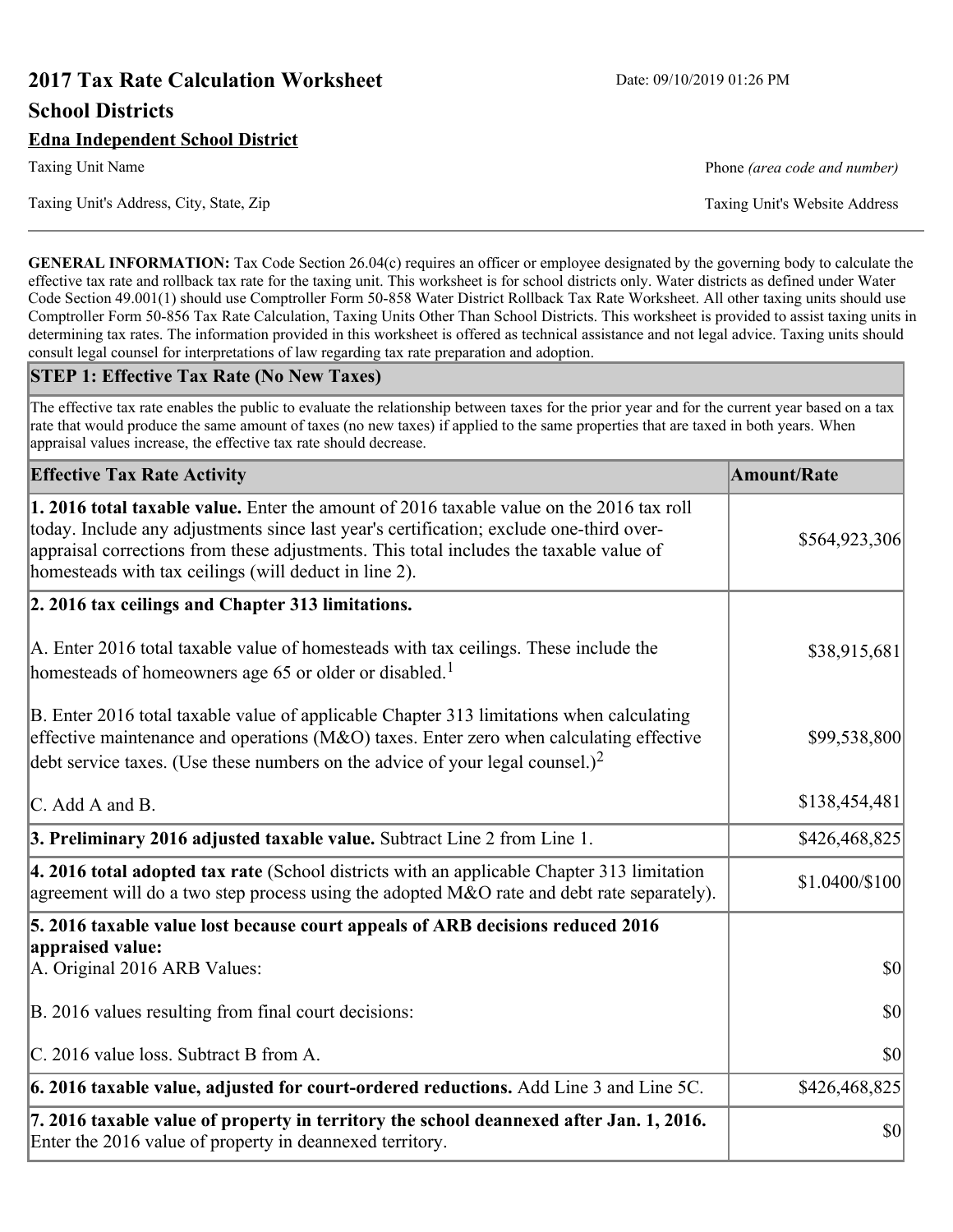| 8. 2016 taxable value lost because property first qualified for an exemption in 2017.<br>Note that lowering the amount or percentage of an existing exemption does not create a new<br>exemption or reduce taxable value. If the school district increased an original exemption, use<br>the difference between the original exempted amount and the increased exempted amount.<br>Do not include value lost due to freeport or goods-in-transit exemptions. |               |
|--------------------------------------------------------------------------------------------------------------------------------------------------------------------------------------------------------------------------------------------------------------------------------------------------------------------------------------------------------------------------------------------------------------------------------------------------------------|---------------|
| A. Absolute exemptions. Use 2016 market value:                                                                                                                                                                                                                                                                                                                                                                                                               | \$224,534     |
| B. Partial exemptions. 2017 exemption amount or 2017 percentage exemption times 2016<br>value:                                                                                                                                                                                                                                                                                                                                                               | \$354,736     |
| C. Value loss: Add A and B.                                                                                                                                                                                                                                                                                                                                                                                                                                  | \$579,270     |
| 9. 2016 taxable value lost because property first qualified for agricultural appraisal (1-<br>d or 1-d-1), timber appraisal, recreational/scenic appraisal or public access airport<br>special appraisal in 2017. Use only properties that qualified in 2017 for the first time; do<br>not use properties that qualified in 2016.                                                                                                                            |               |
| A. 2016 market value:                                                                                                                                                                                                                                                                                                                                                                                                                                        | \$0           |
| B. 2017 productivity or special appraised value:                                                                                                                                                                                                                                                                                                                                                                                                             | \$0           |
| C. Value loss. Subtract B from A.                                                                                                                                                                                                                                                                                                                                                                                                                            | \$0           |
| <b>10. Total adjustments for lost value.</b> Add Lines 7, 8C and 9C.                                                                                                                                                                                                                                                                                                                                                                                         | \$579,270     |
| 11. 2016 adjusted taxable value. Subtract Line 10 from Line 6.                                                                                                                                                                                                                                                                                                                                                                                               | \$425,889,555 |
| <b>12. Adjusted 2016 taxes.</b> Multiply Line 4 by Line 11 and divide by \$100.                                                                                                                                                                                                                                                                                                                                                                              | \$4,429,251   |
| 13. Taxes refunded for years preceding tax year 2016. Enter the amount of taxes refunded<br>by the district for tax years preceding tax year 2016. Types of refunds include court<br>decisions, corrections and payment errors. Do not include refunds for tax year 2016. This<br>line applies only to tax years preceding tax year 2016.                                                                                                                    | \$5,421       |
| 14. Adjusted 2016 taxes with refunds. Add Lines 12 and 13.                                                                                                                                                                                                                                                                                                                                                                                                   | \$4,434,672   |
| 15. Total 2017 taxable value on the 2017 certified appraisal roll today. This value<br>includes only certified values and includes the total taxable value of homesteads with tax<br>ceilings (will deduct in Line 17). These homesteads include homeowners age 65 or older or<br>disabled.                                                                                                                                                                  |               |
| $ A$ . Certified values only: <sup>3</sup>                                                                                                                                                                                                                                                                                                                                                                                                                   | \$624,524,056 |
| <b>B. Pollution control and energy storage exemption:</b> Deduct the value of property<br>exempted for the current tax year for the first time as pollution control or energy storage<br>system property:                                                                                                                                                                                                                                                    | $\delta$ -0   |
| <b>C. Total value.</b> Subtract B from A.                                                                                                                                                                                                                                                                                                                                                                                                                    | \$624,524,056 |
|                                                                                                                                                                                                                                                                                                                                                                                                                                                              |               |
| 16. Total value of properties under protest or not included on certified appraisal roll.                                                                                                                                                                                                                                                                                                                                                                     |               |
| A. 2017 taxable value of properties under protest. The chief appraiser certifies a list of                                                                                                                                                                                                                                                                                                                                                                   |               |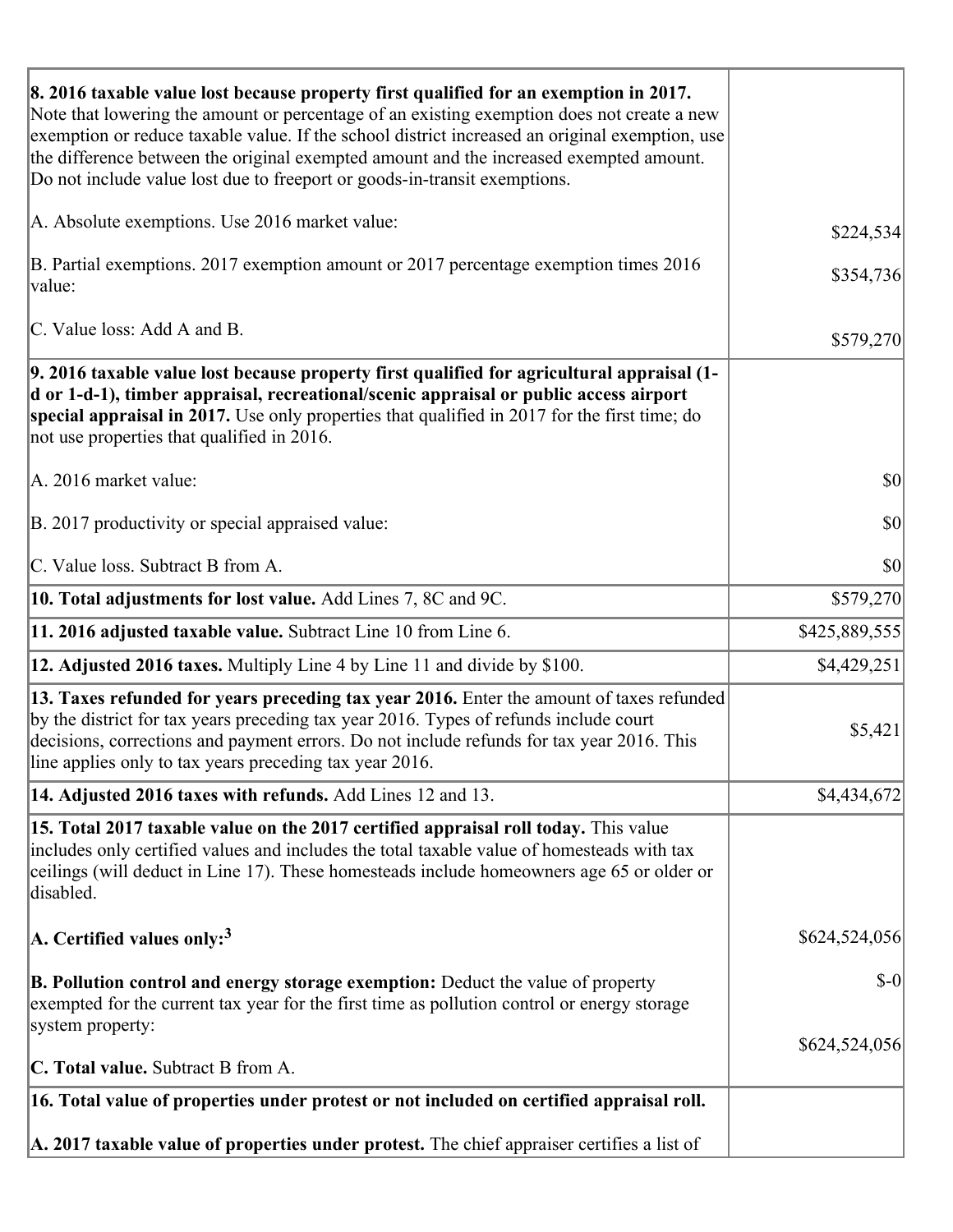| properties still under ARB protest. The list shows the appraisal district's value and the<br>taxpayer's claimed value, if any, or an estimate of the value if the taxpayer wins. For each of<br>the properties under protest, use the lowest of these values. Enter the total value.                                                                                                                                                                                                                                                                                                                                                                                                                      | $ 10\rangle$   |
|-----------------------------------------------------------------------------------------------------------------------------------------------------------------------------------------------------------------------------------------------------------------------------------------------------------------------------------------------------------------------------------------------------------------------------------------------------------------------------------------------------------------------------------------------------------------------------------------------------------------------------------------------------------------------------------------------------------|----------------|
| B. 2017 value of properties not under protest or included on certified appraisal roll.<br>The chief appraiser gives school districts a list of those taxable properties that the chief<br>appraiser knows about, but are not included in the appraisal roll certification. These<br>properties are not on the list of properties that are still under protest. On this list of<br>properties, the chief appraiser includes the market value, appraised value and exemptions for<br>the preceding year and a reasonable estimate of the market value, appraised value and<br>exemptions for the current year. Use the lower market, appraised or taxable value (as<br>appropriate). Enter the total value. | \$0            |
| C. Total value under protest or not certified: Add A and B.                                                                                                                                                                                                                                                                                                                                                                                                                                                                                                                                                                                                                                               | \$0            |
| 17. 2017 tax ceilings and Chapter 313 limitations.<br>A. Enter 2017 total taxable value of homesteads with tax ceilings. These include the<br>homesteads of homeowners age 65 or older or disabled. <sup>4</sup>                                                                                                                                                                                                                                                                                                                                                                                                                                                                                          | \$41,633,290   |
| B. Enter 2017 total taxable value of applicable Chapter 313 limitations when<br>calculating effective M&O taxes. Enter zero when calculating effective debt service taxes.<br>(Use these numbers on the advice of your legal counsel.) <sup>5</sup>                                                                                                                                                                                                                                                                                                                                                                                                                                                       | \$92,963,900   |
| C. Add A and B.                                                                                                                                                                                                                                                                                                                                                                                                                                                                                                                                                                                                                                                                                           | \$134,597,190  |
| 18. 2017 total taxable value. Add Lines 15C and 16C. Subtract Line 17C.                                                                                                                                                                                                                                                                                                                                                                                                                                                                                                                                                                                                                                   | \$489,926,866  |
| 19. Total 2017 taxable value of properties in territory annexed after Jan. 1, 2016.<br>Include both real and personal property. Enter the 2017 value of property in territory<br>annexed by the school district.                                                                                                                                                                                                                                                                                                                                                                                                                                                                                          | \$0            |
| 20. Total 2017 taxable value of new improvements and new personal property located<br>in new improvements. New means the item was not on the appraisal roll in 2016. New<br>additions to existing improvements may be included if the appraised value can be<br>determined. New personal property in a new improvement must have been brought into the<br>school district after Jan. 1, 2016, and be located in a new improvement.                                                                                                                                                                                                                                                                        | \$10,385,334   |
| 21. Total adjustments to the 2017 taxable value. Add Lines 19 and 20.                                                                                                                                                                                                                                                                                                                                                                                                                                                                                                                                                                                                                                     | \$10,385,334   |
| $ 22.2017$ adjusted taxable value. Subtract Line 21 from Line 18.                                                                                                                                                                                                                                                                                                                                                                                                                                                                                                                                                                                                                                         | \$479,541,532  |
| <b>23. 2017 effective tax rate.</b> Divide Line 14 by Line 22 and multiply by \$100.                                                                                                                                                                                                                                                                                                                                                                                                                                                                                                                                                                                                                      | \$0.9247/\$100 |
| $ 24.2017$ effective tax rate for ISDs with Chapter 313 Limitations. Add together the<br>effective tax rates for M&O and debt service for those school districts that participate in an<br>applicable Chapter 313 limitations agreement.                                                                                                                                                                                                                                                                                                                                                                                                                                                                  | \$1.1603/\$100 |

<sup>1</sup>Tex. Tax Code Section  $26.012(14)$ 

<sup>2</sup>Tex. Tax Code Section 26.012(6)

 $3$ Tex. Tax Code Section 26.012(6)

 ${}^{4}$ Tex. Tax Code Section 26.012(6)(A)(i)

 ${}^{5}$ Tex. Tax Code Section 26.012(6)(A)(ii)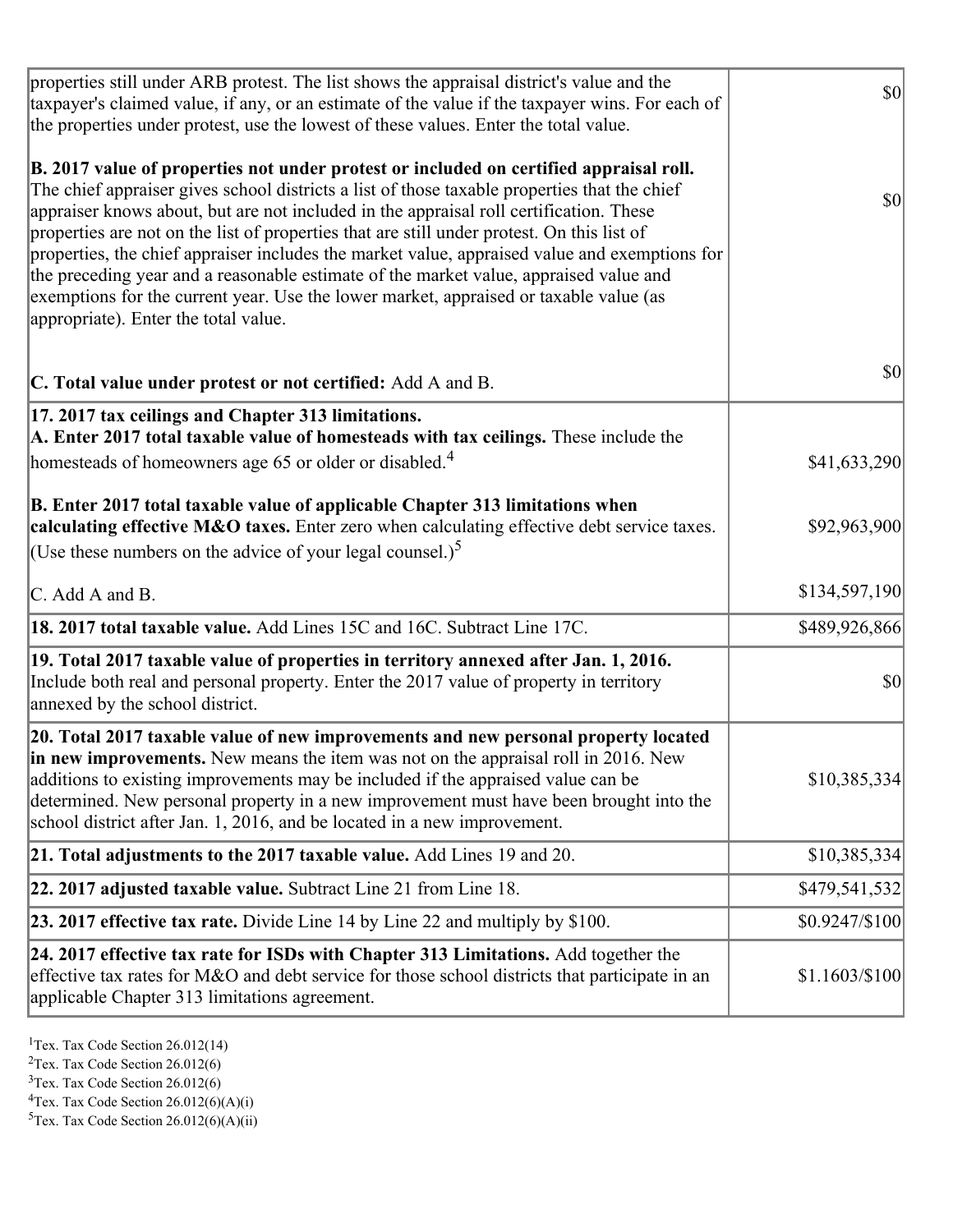## **STEP 2: Rollback Tax Rate**

Most school districts calculate a rollback tax rate that is split into two separate rates:

- 1. **Maintenance and Operations (M&O):** School districts must use the lesser amount of the following methods to calculate the M&O rate:
	- Four cents (\$0.04) PLUS current year's compression rate multiplied by \$1.50 (usually \$1) PLUS any additional cents approved by voters at a 2006 or subsequent rollback election; OR
	- Current year $i/\frac{1}{2}$ s compression rate multiplied by six cents (usually four cents) PLUS effective M&O rate which includes school formula funding calculations.<sup>6</sup>
- 2. **Debt:** The debt tax rate includes the debt service necessary to pay the school district's debt payments in the coming year. This rate accounts for principal and interest on bonds and other debt secured by property tax revenue.

In most cases the rollback tax rate exceeds the effective tax rate, but occasionally decreases in a school district's debt service will cause the effective tax rate to be higher than the rollback tax rate.

| <b>Rollback Tax Rate Activity</b>                                                                                                                                                                                                                                                                                                                                       | <b>Amount/Rate</b> |
|-------------------------------------------------------------------------------------------------------------------------------------------------------------------------------------------------------------------------------------------------------------------------------------------------------------------------------------------------------------------------|--------------------|
| 25. Maintenance and operations (M&O) tax rate. Enter \$1.50 OR the 2005 adopted<br>M&O rate if voters approved a rate higher than \$1.50.                                                                                                                                                                                                                               | \$1.5000/\$100     |
| $26.$ Multiply line 25 times $0.6667$                                                                                                                                                                                                                                                                                                                                   | \$1.0000/\$100     |
| 27. 2017 rollback M&O rate. Use the lesser of the M&O rate as calculated in Tax Code<br>Section 26.08(n)(2)(A) and (B).                                                                                                                                                                                                                                                 | \$0.0400/\$100     |
| 28. Total 2017 debt to be paid with property tax revenue.<br>Debt means the interest and principal that will be paid on debts that:<br>$(1)$ Are paid by property taxes,<br>$(2)$ Are secured by property taxes,<br>$(3)$ Are scheduled for payment over a period longer than one year, and<br>$(4)$ Are not classified in the school district's budget as M&O expenses |                    |
| A. Debt includes contractual payments to other school districts that have incurred debt on<br>behalf of this school district, if those debts meet the four conditions above. Include only<br>amounts that will be paid from property tax revenue. Do not include appraisal district budget<br>payments. Enter debt amount:                                              | $ 10\rangle$       |
| B. Subtract unencumbered fund amount used to reduce total debt.                                                                                                                                                                                                                                                                                                         | \$0                |
| C. Subtract state aid received for paying principal and interest on debt for facilities through<br>the existing debt allotment program and/or instructional facilities allotment program.                                                                                                                                                                               | $ 10\rangle$       |
| D. Adjust debt: Subtract B and C from A.                                                                                                                                                                                                                                                                                                                                | $ 10\rangle$       |
| 29. Certified 2016 excess debt collections. Enter the amount certified by the collector.                                                                                                                                                                                                                                                                                | $ 10\rangle$       |
| <b>30. Adjusted 2017 debt.</b> Subtract line 29 from line 28D.                                                                                                                                                                                                                                                                                                          | \$0                |
| 31. Certified 2017 anticipated collection rate. Enter the rate certified by the collector. If<br>the rate is 100 percent or greater, enter 100 percent.                                                                                                                                                                                                                 | 100.00%            |
| 32. 2017 debt adjusted for collections. Divide line 30 by line 31.                                                                                                                                                                                                                                                                                                      | $ 10\rangle$       |
| 33. 2017 total taxable value. Enter amount on line 18.                                                                                                                                                                                                                                                                                                                  | \$489,926,866      |
| 34. 2017 debt tax rate. Divide line 32 by line 33 and multiply by \$100.                                                                                                                                                                                                                                                                                                | \$0.0000/\$100     |
| 35. 2017 rollback tax rate. Adds lines 27 and 34.                                                                                                                                                                                                                                                                                                                       | \$0.0400/\$100     |